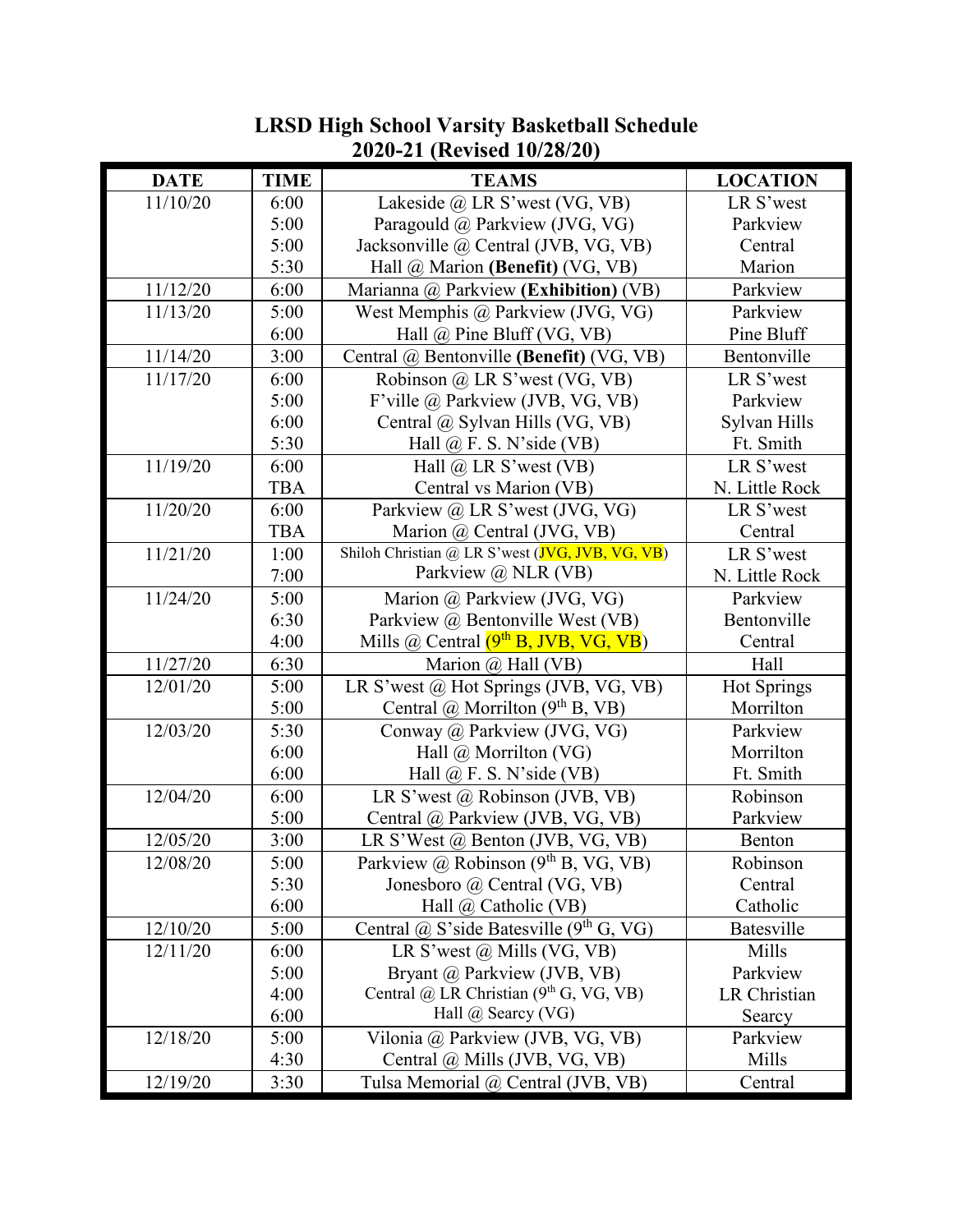| <b>DATE</b> | <b>TIME</b> | <b>TEAMS</b>                                      | <b>LOCATION</b> |
|-------------|-------------|---------------------------------------------------|-----------------|
| 12/22/20    | 5:30        | Conway @ Parkview (JVB, VB)                       | Parkview        |
| 12/28/20    | 3:00        | Maumelle @ LR S'west (JVB, VG, VB)                | LR S'west       |
|             | 6:00        | Hall $\omega$ Catholic (VB)                       | Catholic        |
| 12/29/20    | 5:00        | LR S'west @ Beebe (JVB, VG, VB)                   | Beebe           |
|             | 5:00        | Parkview @ Osceola (JVB, VB)                      | Osceola         |
|             | 2:00        | Central @ B'ville West (JVG, VG, VB)              | Bentonville     |
|             | 1:00        | Hall $@$ Bryant (VG, VB)                          | <b>Bryant</b>   |
| 12/30/20    | 4:00        | Harding Acad. @ LR S'west (VG, VB)                | LR S'west       |
|             | 4:00        | Central @ Hot Springs (VG, VB)                    | Hot Springs     |
| 12/31/20    | 5:00        | El Dorado @ Parkview (JVB, VG, VB)                | Parkview        |
| 01/05/21    | 6:00        | Conway $\omega$ LR S'west (VG, VB)                | LR S'west       |
|             | 6:00        | Parkview @ Jacksonville (VG, VB)                  | Jacksonville    |
|             | 5:00        | Central @ NLR (JVG, JVB, VG, VB)                  | N. Little Rock  |
|             | 6:00        | Hall @ LR Christian (VG, VB)                      | LR Christian    |
| 01/08/21    | 6:00        | Cabot @ LR S'west (VG, VB)                        | LR S'west       |
|             | 5:00        | Parkview @ Maumelle (VG, VB)                      | Maumelle        |
|             | 5:00        | F.S N'side @ Central (JVB, VG, VB)                | Central         |
|             | 6:00        | Beebe @ Hall (VG, VB)                             | Hall            |
| 01/09/21    | 1:30        | Parkview @ Mills ((JVB, VG, VB)                   | Mills           |
| 01/12/21    | 6:00        | LR S'west $\omega$ NLR (VG, VB)                   | N. Little Rock  |
|             | 6:00        | Parkview @ Hall (VG, VB)                          | Hall            |
|             | 5:00        | Central @ Bryant (JVG, JVB, VG, VB)               | <b>Bryant</b>   |
| 01/15/21    | 6:00        | Bryant $\omega$ LR S'west (VG, VB)                | LR S'west       |
|             | 5:00        | LR Christian @ Parkview (JVB, VG, VB)             | Parkview        |
|             | 4:45        | Central @ Cabot (JVG, JVB, VG, VB)                | Cabot           |
|             | 6:00        | Benton @ Hall (VG, VB)                            | Hall            |
| 01/19/21    | 5:00        | Parkview @ Beebe (JVG, VG, VB)                    | Beebe           |
|             | 6:00        | Hall @ Sylvan Hills (VG, VB)                      | Sylvan Hills    |
| 01/22/21    | 5:00        | LR S'west @ MSM & Cath. (JVG, VG, JVB, VB)        | MSM/Cath        |
|             | 5:00        | Benton @ Parkview (JVB, VG, VB)                   | Parkview        |
|             | 5:00        | Conway @ Central (JVG, VG, VB)                    | Central         |
|             | 6:00        | Hall @ Maumelle (VG, VB)                          | Maumelle        |
| 01/26/21    | 5:00        | Central $\omega$ LR S'west ( <b>JVB</b> , VG, VB) | LR S'west       |
|             | 5:00        | Parkview @ Sylvan Hills (JVB, VG, VB)             | Sylvan Hills    |
|             | 6;00        | Hall $\omega$ Jacksonville (VG, VB)               | Jacksonville    |
| 01/29/21    | 6:00        | LR S'west @ Ft. Smith N'side (VG, VB)             | Ft. Smith       |
|             | 6:00        | Jacksonville @ Parkview (VG, VB)                  | Parkview        |
|             | 5:00        | MSM/Cath @ Central (JVG, VG, VB)                  | Central         |
|             | 6:00        | LR Christian $\omega$ Hall (VG, VB)               | Hall            |
| 02/02/21    | 6:00        | LR S'west $\omega$ Conway (VG, VB)                | Conway          |
|             | 5:00        | Maumelle @ Parkview (JVG, VG, VB)                 | Parkview        |
|             | 5:00        | NLR @ Central (JVB, VG, VB)                       | Central         |
|             | 6:00        | Hall @ Beebe (VG, VB)                             | Beebe           |
| 02/05/21    | 6:00        | LR S'west $\omega$ Cabot (VG, VB)                 | Cabot           |